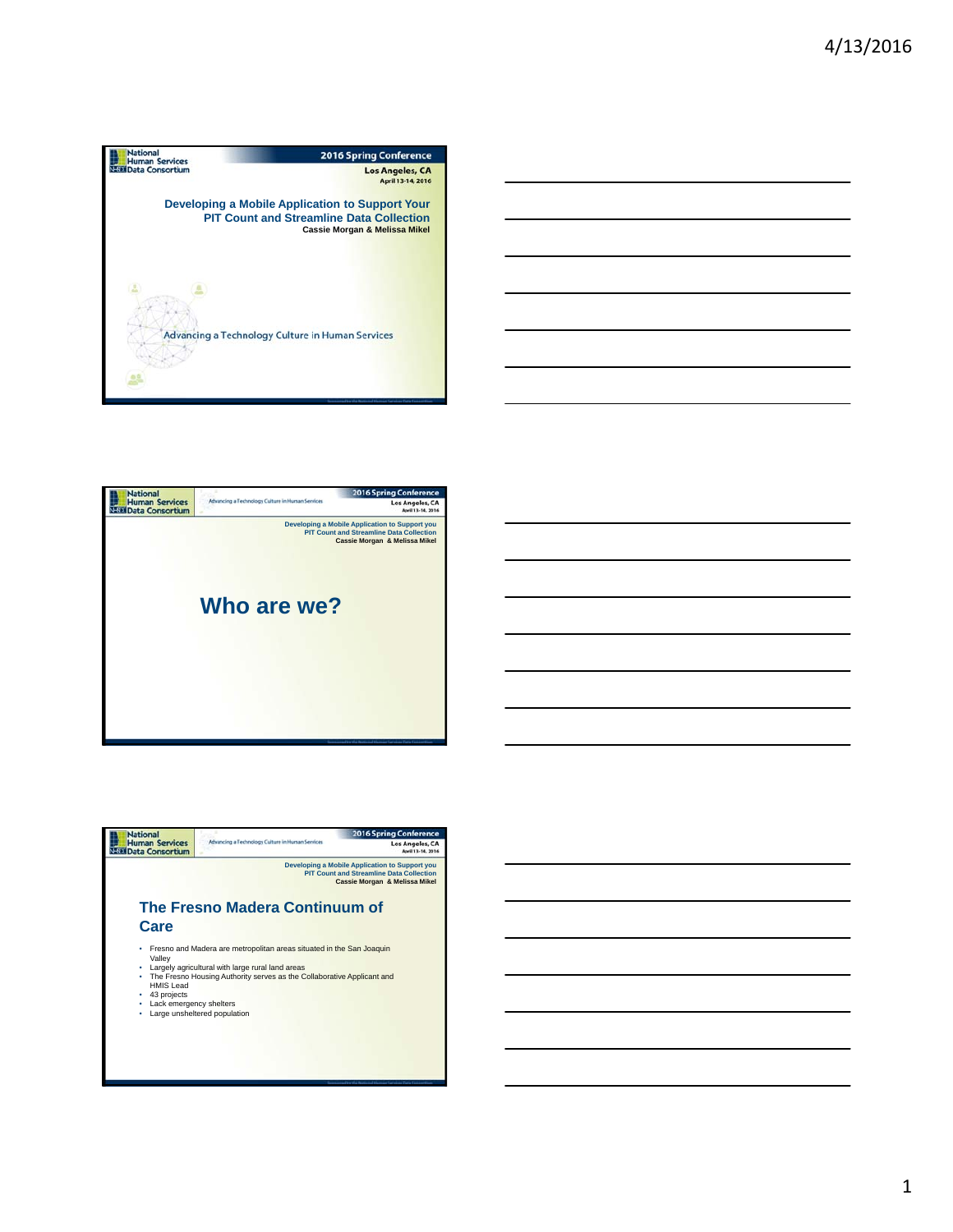





2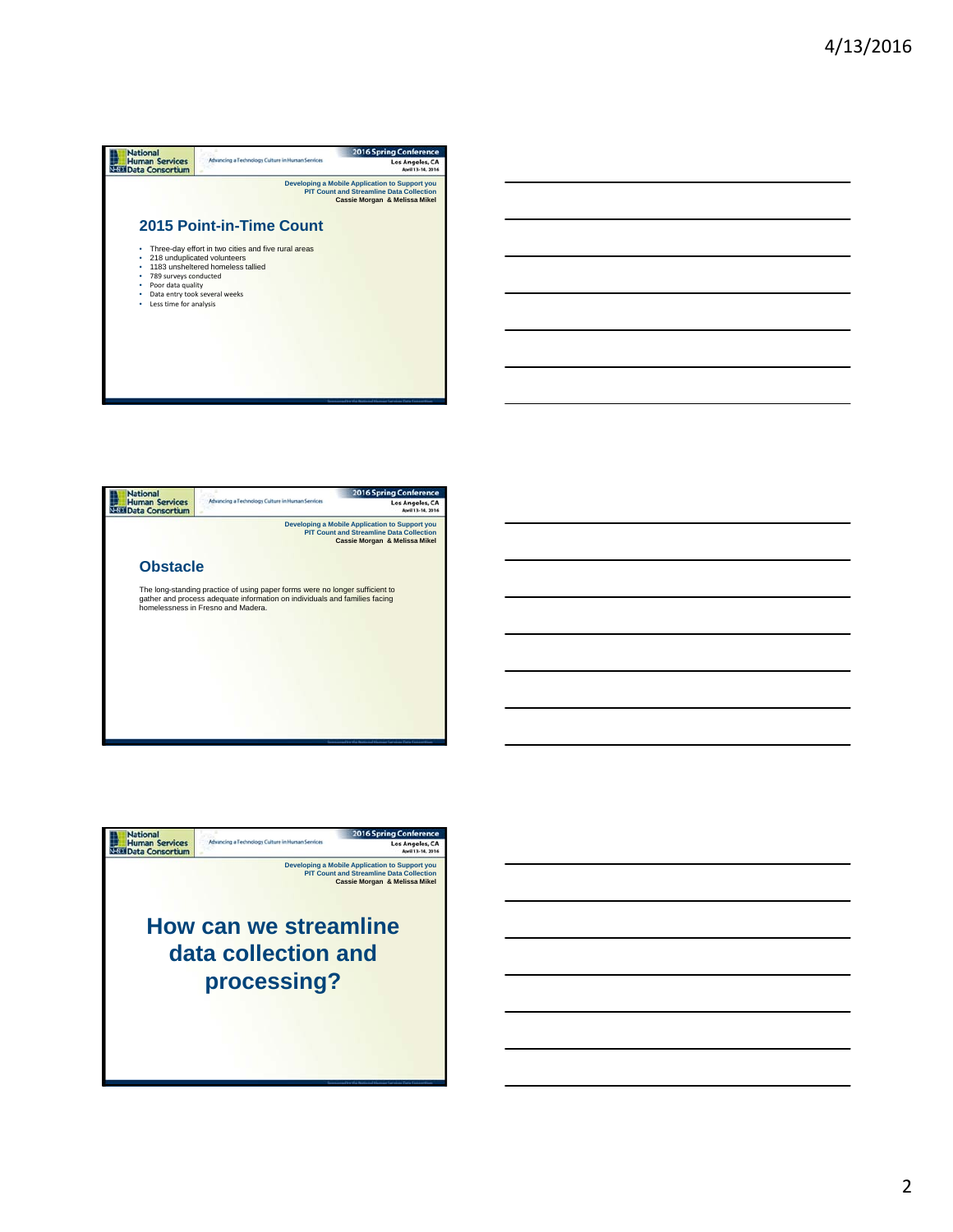



| <b>National</b><br><b>Human Services</b><br><b>NESE Data Consortium</b> | Advancing a Technology Culture in Human Services |                                                                                                                                    | <b>2016 Spring Conference</b><br>Los Angeles, CA<br>April 13-14, 2016 |  |  |
|-------------------------------------------------------------------------|--------------------------------------------------|------------------------------------------------------------------------------------------------------------------------------------|-----------------------------------------------------------------------|--|--|
|                                                                         |                                                  | Developing a Mobile Application to Support you<br><b>PIT Count and Streamline Data Collection</b><br>Cassie Morgan & Melissa Mikel |                                                                       |  |  |
| <b>Utilization</b>                                                      |                                                  |                                                                                                                                    |                                                                       |  |  |
| Survey Title                                                            |                                                  |                                                                                                                                    |                                                                       |  |  |
| ADD HEADER QUESTION                                                     | C DISPLAY/HOUSEHOLD QUESTION :                   | C DISPLAY LOCATION QUESTION                                                                                                        | @ OFFUNE MODE                                                         |  |  |
| Question Label<br>Question Text                                         |                                                  |                                                                                                                                    |                                                                       |  |  |
| CHOICES SINGLE CHOICE .                                                 | CHOICE                                           |                                                                                                                                    |                                                                       |  |  |
| Choice 1                                                                | ŵ<br>盲<br>Choice 2                               |                                                                                                                                    |                                                                       |  |  |
| ADD QUESTION<br><b>MVE BURVEY</b>                                       |                                                  |                                                                                                                                    |                                                                       |  |  |
| <b>USERS</b>                                                            |                                                  |                                                                                                                                    |                                                                       |  |  |
|                                                                         |                                                  |                                                                                                                                    |                                                                       |  |  |
| <b>Crisis</b>                                                           | Contact Insurance<br>Patrick                     | Parrick Lines                                                                                                                      | <b>CREATE NEW USER</b><br>$\sim$                                      |  |  |
|                                                                         |                                                  |                                                                                                                                    |                                                                       |  |  |



3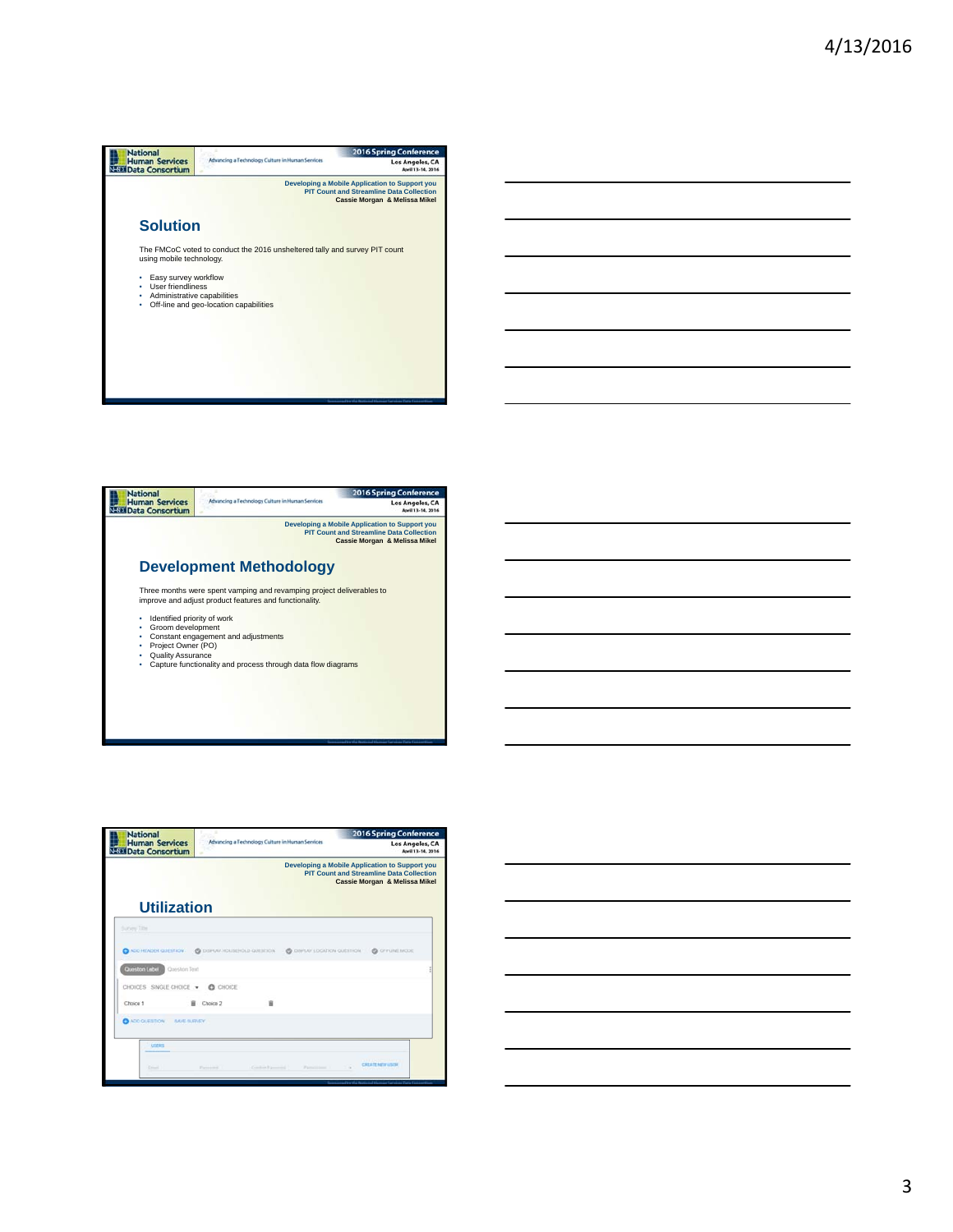| <b>National</b><br><b>Human Services</b><br><b>NEED Data Consortium</b>                                | Advancing a Technology Culture in Human Services                            |                          |                                                                                                                                                                                                                                                                                                                                                                                                                                            |                                                                                                      |                   | <b>2016 Spring Conference</b>                                                    | Los Angeles, CA<br>April 13-14, 2016 |
|--------------------------------------------------------------------------------------------------------|-----------------------------------------------------------------------------|--------------------------|--------------------------------------------------------------------------------------------------------------------------------------------------------------------------------------------------------------------------------------------------------------------------------------------------------------------------------------------------------------------------------------------------------------------------------------------|------------------------------------------------------------------------------------------------------|-------------------|----------------------------------------------------------------------------------|--------------------------------------|
|                                                                                                        |                                                                             |                          | Developing a Mobile Application to Support you                                                                                                                                                                                                                                                                                                                                                                                             |                                                                                                      |                   | <b>PIT Count and Streamline Data Collection</b><br>Cassie Morgan & Melissa Mikel |                                      |
| 4 RT Quart Survey                                                                                      |                                                                             |                          |                                                                                                                                                                                                                                                                                                                                                                                                                                            |                                                                                                      |                   |                                                                                  |                                      |
| Can I lines 10 minutes at your time?<br>furnished at the anti-of the caseses to frust year to play the |                                                                             |                          | HELL PS LEFTE B.  AND THE A ABANTARY OF YOUR CARRIER CONSTRUCTION FOR AN ASSOCIATED A WATER OF CARRY FOR MINOR PRODUCTS.<br>babar programma and commission thanks "hourisand players or develops and expressionistics aperperisons as cubules to make the share may since network any<br>qualitant, cheart to shad and countries all the near through. Your copieshed unificated and want of administration that the fourth for states and |                                                                                                      |                   |                                                                                  |                                      |
| O We                                                                                                   | O M                                                                         |                          |                                                                                                                                                                                                                                                                                                                                                                                                                                            |                                                                                                      |                   |                                                                                  |                                      |
|                                                                                                        | That excrements also computed a survey with your regarding the regist of Tu |                          |                                                                                                                                                                                                                                                                                                                                                                                                                                            |                                                                                                      |                   |                                                                                  |                                      |
| Cl Hat                                                                                                 | O.16                                                                        |                          | <b>Contract Contract</b>                                                                                                                                                                                                                                                                                                                                                                                                                   |                                                                                                      |                   |                                                                                  |                                      |
|                                                                                                        | Where did you slaug on the night of Tuesday, Jenuary 26, 2016?              |                          | San Frank & Alexandra Addressed<br>the State Council, Telemanical                                                                                                                                                                                                                                                                                                                                                                          | of below the air was awaren of this. Delivery from                                                   |                   |                                                                                  |                                      |
| C Bearingstreets                                                                                       | O members car. Ni mold . O Rett                                             |                          | $-114$                                                                                                                                                                                                                                                                                                                                                                                                                                     | 1.16                                                                                                 |                   |                                                                                  |                                      |
| C But ket staten, aren't                                                                               | C 14 de testamentos                                                         | <b>TRIAL BEAM</b>        |                                                                                                                                                                                                                                                                                                                                                                                                                                            | Will designed information of normal activities in production include furnished about a little at the |                   |                                                                                  |                                      |
|                                                                                                        |                                                                             | enconcrited              | <b>STAND</b>                                                                                                                                                                                                                                                                                                                                                                                                                               | <b>Side</b><br>Most drips, since only symptomize Amery & Artist                                      |                   |                                                                                  |                                      |
| C Phoenix Village                                                                                      | C Smithwister                                                               | C) Imesence              | 3 And in pipeas                                                                                                                                                                                                                                                                                                                                                                                                                            | C level on on N.Holtz, C. Tax.                                                                       |                   | <b>Commercial</b>                                                                |                                      |
| C Moshune                                                                                              | C) House or interfined                                                      | O ALMINIA<br><b>SHAW</b> | c<br>U by texts and                                                                                                                                                                                                                                                                                                                                                                                                                        | 2 statements                                                                                         | of Stakes         | 2 tons                                                                           |                                      |
|                                                                                                        |                                                                             |                          | It found that                                                                                                                                                                                                                                                                                                                                                                                                                              | 3 - Brackley school                                                                                  | IT became wider   | di Tanding'scoria                                                                |                                      |
|                                                                                                        |                                                                             |                          | 0-leased                                                                                                                                                                                                                                                                                                                                                                                                                                   | Ensensing                                                                                            | to McAyeld Indian |                                                                                  |                                      |
|                                                                                                        |                                                                             |                          | Business of printing to purchase the problems and<br><b>But the Service</b>                                                                                                                                                                                                                                                                                                                                                                |                                                                                                      |                   |                                                                                  |                                      |
|                                                                                                        |                                                                             |                          |                                                                                                                                                                                                                                                                                                                                                                                                                                            |                                                                                                      |                   |                                                                                  |                                      |
|                                                                                                        |                                                                             |                          | <b>Business of this does the construction of the Constitution of the Constitution of the Constitution of the Constitution of the Constitution of the Constitution of the Constitution of the Constitution of the Constitution of</b><br><b>See the engineer</b>                                                                                                                                                                            |                                                                                                      |                   |                                                                                  |                                      |
|                                                                                                        |                                                                             |                          |                                                                                                                                                                                                                                                                                                                                                                                                                                            |                                                                                                      |                   |                                                                                  |                                      |
|                                                                                                        |                                                                             |                          |                                                                                                                                                                                                                                                                                                                                                                                                                                            | counter that is not installed and should be concerned and individuals                                |                   |                                                                                  |                                      |
|                                                                                                        |                                                                             |                          |                                                                                                                                                                                                                                                                                                                                                                                                                                            |                                                                                                      |                   |                                                                                  |                                      |
|                                                                                                        |                                                                             |                          |                                                                                                                                                                                                                                                                                                                                                                                                                                            |                                                                                                      |                   |                                                                                  |                                      |
|                                                                                                        |                                                                             |                          |                                                                                                                                                                                                                                                                                                                                                                                                                                            |                                                                                                      |                   |                                                                                  |                                      |





| the contract of the contract of the contract of the contract of the contract of |  |  |
|---------------------------------------------------------------------------------|--|--|

| <b>National</b><br><b>Human Services</b>                                                                         |                                                                                        | Advancing a Technology Culture in Human Services                                                                                                                                 |                                                                                                                                    | <b>2016 Spring Conference</b><br>Los Angeles, CA<br>April 13-14, 2016 |                                                                       |  |
|------------------------------------------------------------------------------------------------------------------|----------------------------------------------------------------------------------------|----------------------------------------------------------------------------------------------------------------------------------------------------------------------------------|------------------------------------------------------------------------------------------------------------------------------------|-----------------------------------------------------------------------|-----------------------------------------------------------------------|--|
| <b>Data Consortium</b>                                                                                           |                                                                                        |                                                                                                                                                                                  |                                                                                                                                    |                                                                       |                                                                       |  |
|                                                                                                                  |                                                                                        |                                                                                                                                                                                  | Developing a Mobile Application to Support you<br><b>PIT Count and Streamline Data Collection</b><br>Cassie Morgan & Melissa Mikel |                                                                       |                                                                       |  |
| <b>Output</b>                                                                                                    |                                                                                        |                                                                                                                                                                                  |                                                                                                                                    |                                                                       |                                                                       |  |
|                                                                                                                  |                                                                                        | PIT Count Survey                                                                                                                                                                 | DOWNLOAD CSV                                                                                                                       |                                                                       |                                                                       |  |
| Track volunteers<br>Geospatial analysis<br>٠<br>Data dashboards                                                  | 0 hours spent doing data entry                                                         | <b>PIT Tally Count</b>                                                                                                                                                           | DOWNE DAD CSV                                                                                                                      |                                                                       |                                                                       |  |
| <b>Household Id</b><br><b>Email</b>                                                                              | <b>Mart Time</b>                                                                       | Leistan                                                                                                                                                                          |                                                                                                                                    | statusnes alterdesponsed classication                                 |                                                                       |  |
| 198xQMenSelvWhe<br>analdwari cosab                                                                               |                                                                                        | "2016-01-28718:01:06:6762" Let Not Given, Lng: Not Given                                                                                                                         | <b>Title</b>                                                                                                                       |                                                                       | <b><i><u>Great Grand Cars</u></i></b>                                 |  |
| HouGedia/vehivude                                                                                                |                                                                                        | "2014-01-2472147-21 8862" Lat Not Green, Log: Not Green                                                                                                                          | <b>Trace</b>                                                                                                                       | $^{46}$                                                               | Street or chlessafe                                                   |  |
| ISHZSgSDPspzuK3<br><b>Sensi glassing</b>                                                                         |                                                                                        | "JEES-01-27T18;REIRAGET" Lat: 36, T25004E23043BT, Lng; -119, 788874915196, Yax                                                                                                   |                                                                                                                                    | to:                                                                   | Posemba Villages                                                      |  |
| <b>INGINOPAULS</b><br><b>Secret/Africans.com</b>                                                                 |                                                                                        | "2014-01-27736-5049-MIS2" Luc 36-72509402204387, Lng -115-7666-965915596 Pas-                                                                                                    |                                                                                                                                    | his.                                                                  | Poverella Villages                                                    |  |
| Controlled Subjects Adult<br>natifizmentlehous as<br>Info Date Mingola Ford of Today<br><b>Installation cont</b> |                                                                                        | "2014-01-27716-96-35:6542" Lat. 96.72111776446991_1+g: -119.7866138340795 Yae.<br>"2014-01-28T21-41/51-RAZ" Lat Not Gleen, Lng: Not Gleen                                        | <b>Tax</b>                                                                                                                         | m<br>bac                                                              | Poserwitz Villages                                                    |  |
| Incommittable Valifies<br>several avickans<br><b>IgHfSwwVliaCov</b>                                              | harvarding@posteriolishin.cot.ind                                                      | "2016-01-28721-05-AD-2532" Lat Not Given, Lng: Not Given<br>"2016-01-38T20-27:15.1532" Lat. Not Green, Lng: Not Green.                                                           | <b>Yas</b>                                                                                                                         | his.                                                                  | Stewart or sistemals                                                  |  |
| <b>UPASANTHANNA</b><br><b>District Revenue</b><br><b>Tricial whall mill auto</b>                                 | plied gampbell with an                                                                 | "2016-01-18721-29-A1-A112" Lac 36-NONNODNERYZ-LAU -115-TWHN87054991<br>72014-01-28720-15:19.7132" Let Not Given, Lng Not Given                                                   | To c<br>to:                                                                                                                        | <b>Park</b><br>to:                                                    |                                                                       |  |
| Hill Konf Mill Auf Germany<br>Tolkhad MAGLA Chammas<br><b>Salta La CAAKE de Crummar</b>                          | Artis Matund Pressures and<br>game hiarco@freshoeric.org<br>patte ManualPhistopher art | "2016-01-28T19-56-63.8032" Lat Not Gluen, Live Not Gluen-<br>"2016-01-24T19-56-KLMD32" Lun Non Green, Lng: Non Green<br>"2016-01-28T29/56/43.8052" Lat Not Green, Lig: Not Green | Too<br>Fes.<br><b>You</b>                                                                                                          | No.<br>has.<br>tic.                                                   | SheATShanty/Tant<br><b>Sted/Stundy/Tent</b><br><b>Und/Stanly/Tent</b> |  |

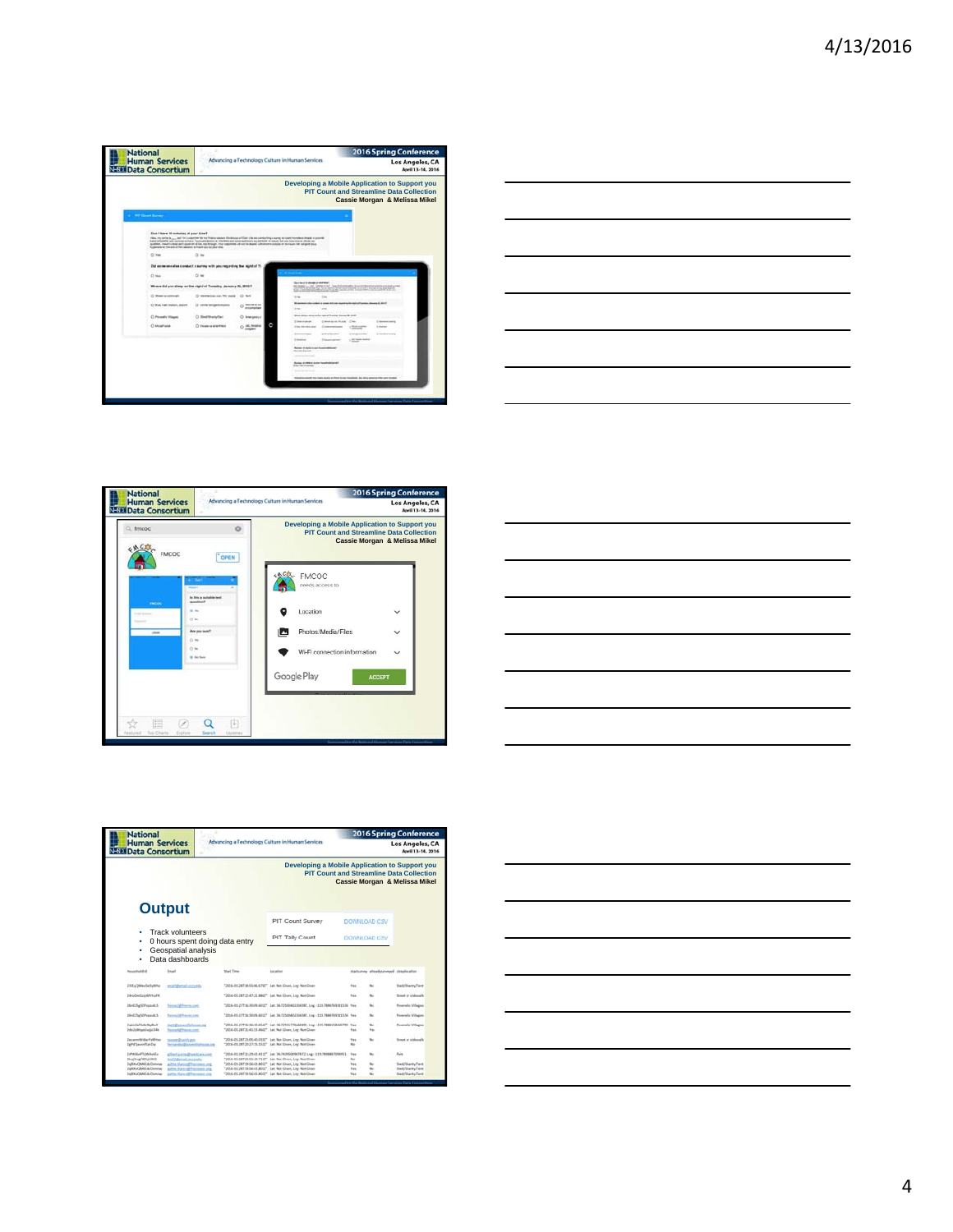





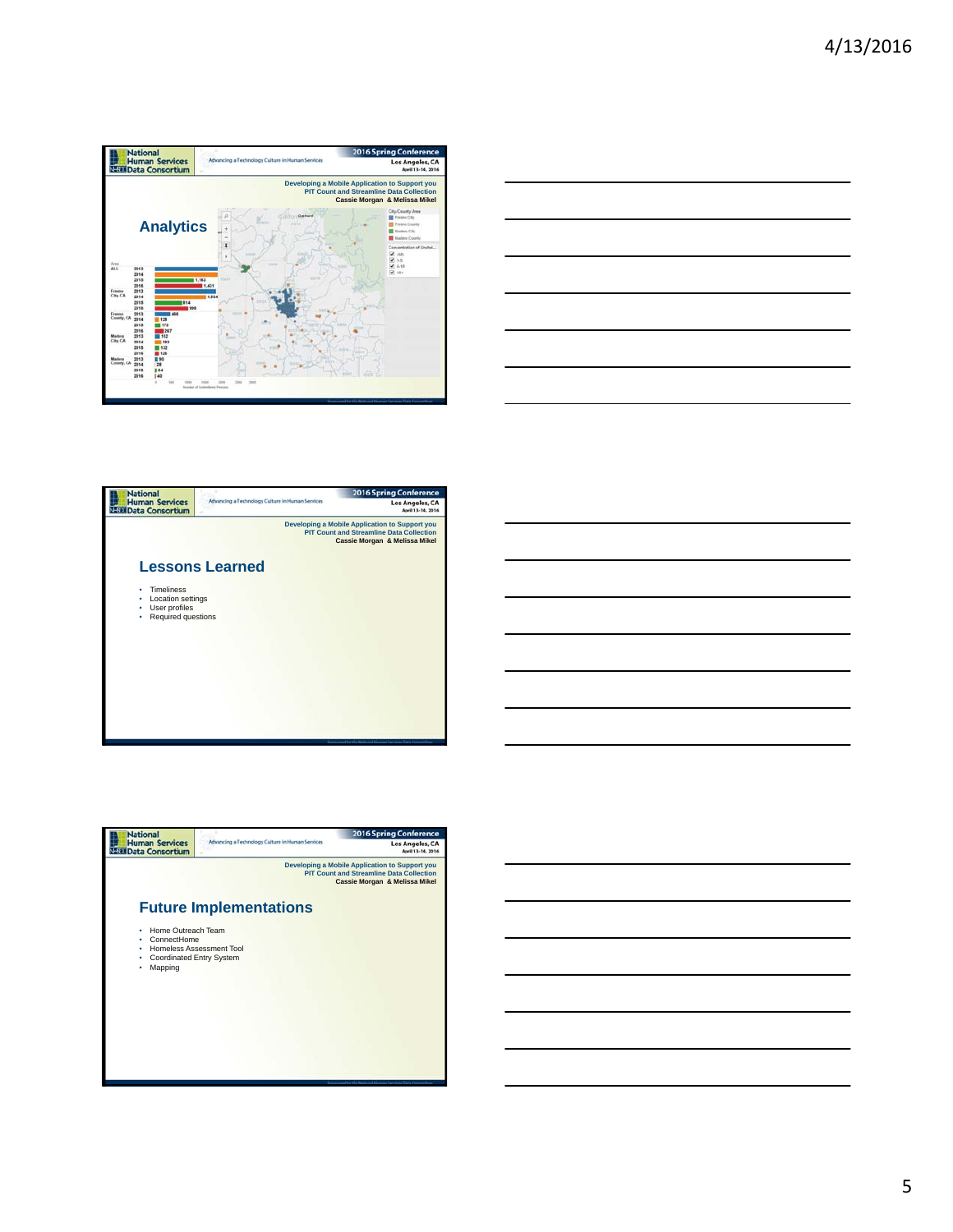





6